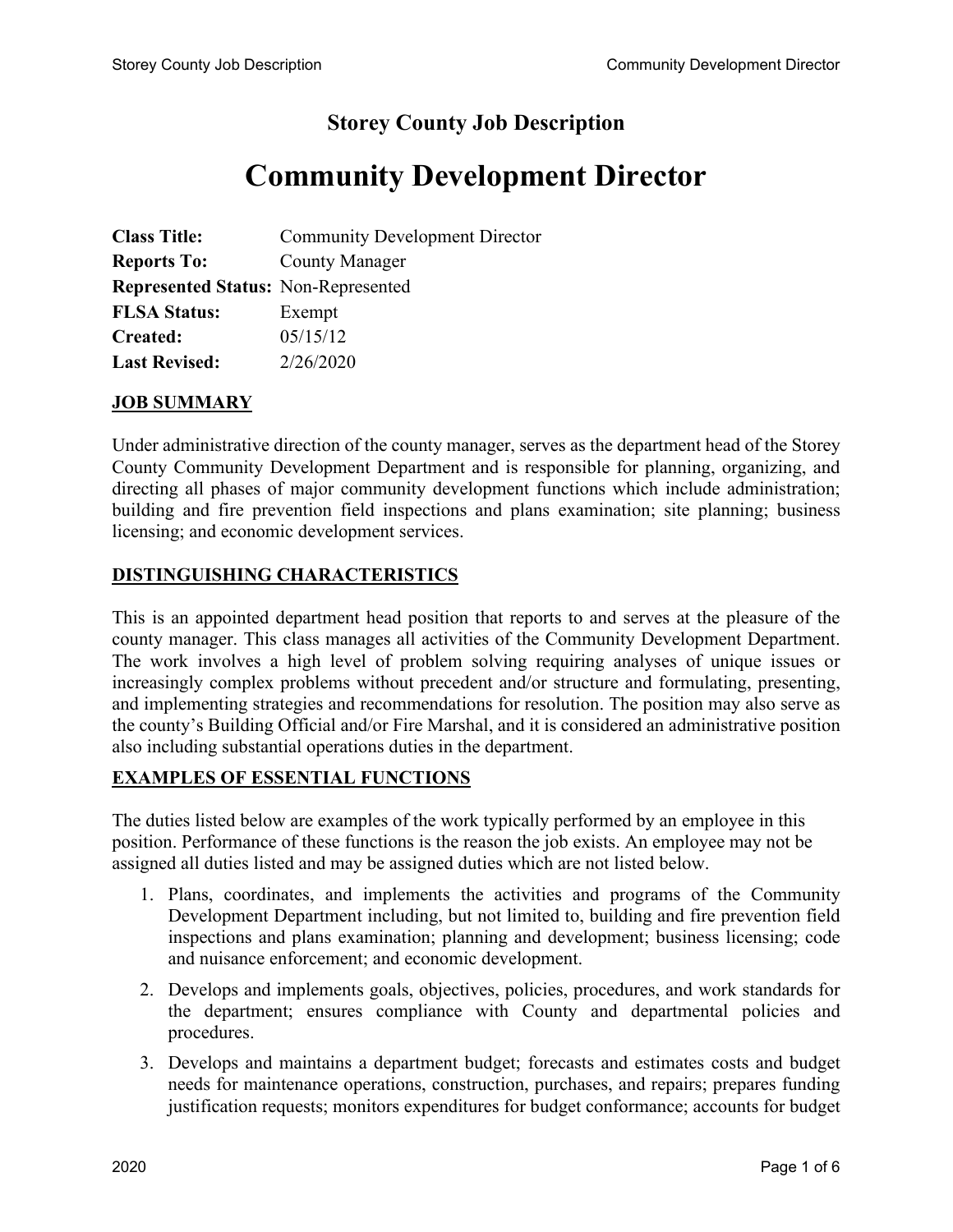expenditures and variances; prepares and presents information in oral and written form to the county manager, county commission, county and agency officials, and the public.

- 4. Manages and directs the activities of assigned staff; coordinates, prioritizes, and assigns tasks and projects; tracks and reviews work progress and activities; develops effective work teams and motivates individuals to meet department goals, objectives, and policies; directs the recruitment and selection of staff; undertakes disciplinary action as required; conducts performance evaluations; ensures appropriate scheduling of staff to ensure proper operational coverage; trains staff and provides for their professional development.
- 5. Confers with the county manager and county commissioners, advisory boards and commissions, citizen groups, and departments and agencies to formulate policies, resolutions, and plans related to the functions of the department.
- 6. Directs the procurement of professional contract services; negotiates professional services contracts; reviews the performance of contract professionals; takes and recommends corrective action to the county manger as appropriate.
- 7. Represents the department and the county in local, state, and national forums; makes presentations before various advisory committees, legislative, regulatory, and community groups; confers with departments and agencies regarding departmental or county-wide operational matters; facilitates problem resolutions and coordinated policies.
- 8. Directs and develops analytical studies; reviews reports, findings, alternatives, and recommendations; directs the maintenance of accurate records and files; prepares and directs the preparation of a variety of written correspondence, reports, procedures, and other written materials.
- 9. Drafts changes to county ordinances; serves an influential role on the International Code Council and other applicable regulatory bodies; lobbies and assists in lobbying efforts at the Nevada State Legislature and other bodies, provides supporting testimony as required.
- 10. Provides advice and consultation to the county manager, county commission, other departments and agencies, and contractors in assigned program areas and otherwise as needed; investigates and resolves complaints and concerns regarding county services and facilities; acts as liaison with other counties and regional, state, and federal agencies regarding public works facilities and services.
- 11. Prepares requests for proposals and bid requests for a wide variety of projects, plans, and other purchases and expenditures; administers projects and purchase agreements; monitors projects for conformance with specifications; authorizes payments.
- 12. Acts on behalf of the county by meeting with developers, general contractors, engineers, architects, planners, land surveyors, prospective private companies, local and state entities, and companies proposing to build or locate in Storey County; maintains active involvement and coordination with the county team attracting, enhancing, and improving private enterprise and private-public partnerships in the county; liaises with community groups, property and homeowners associations, general improvement districts, and other community groups.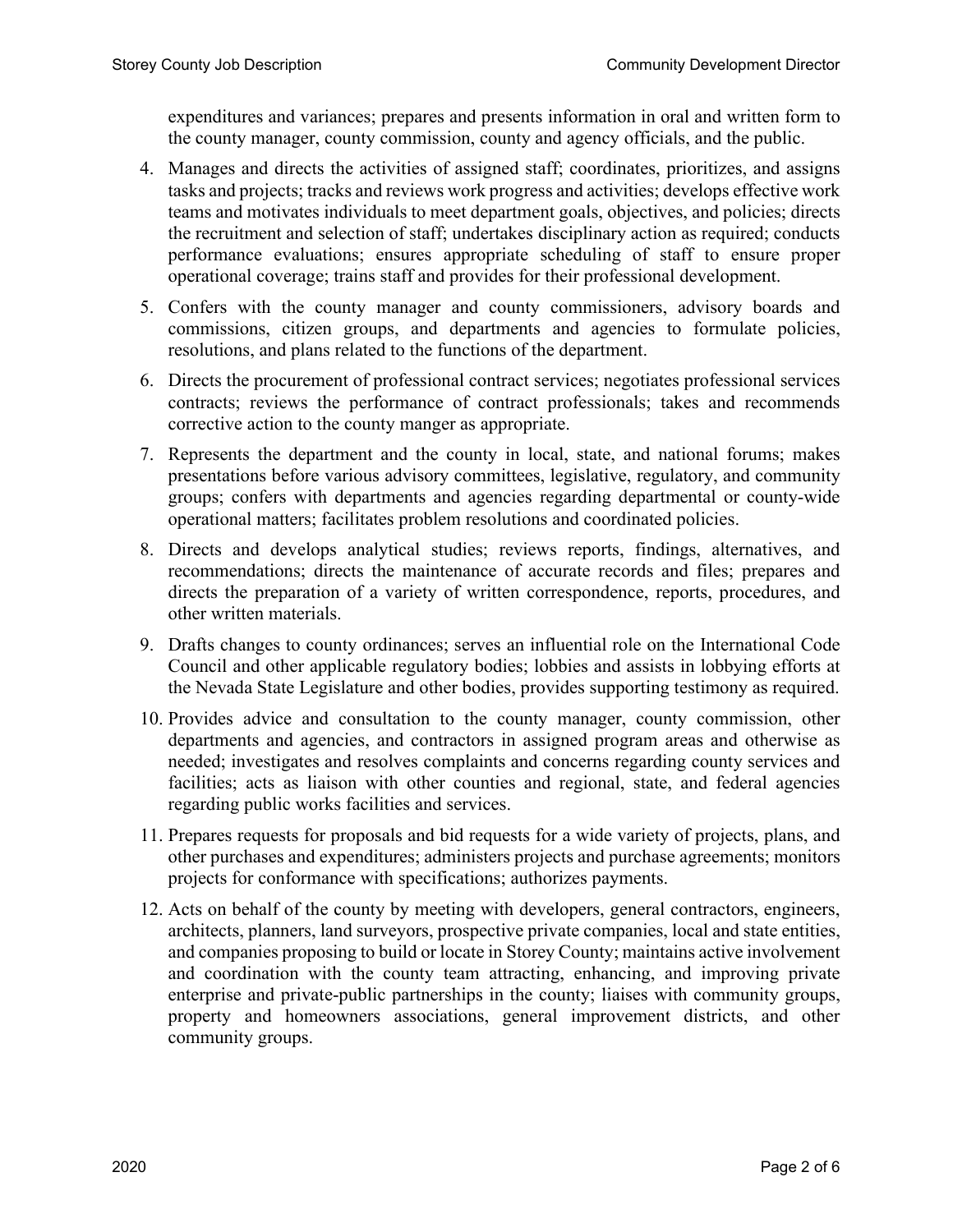- 13. Reviews applications and plans for commercial and non-commercial development in floodplains; regularly assists the floodplain management team in updating ordinances; and assists in floodplain management studies, plans, and mapping activities.
- 14. Coordinates with other departments administering applicable land use regulations, special use permits and variances, court data, corporation status, county assessor, and other databases and organization sources.
- 15. Coordinates special county projects when available and as needed, including coordinating staff from other departments, jurisdictions, and resources; providing fire prevention and building codes and technical advice and authorizes alternative means and methods; leads various project review meetings; and liaises with management, boards, committees, and commissions.
- 16. Leads coordination in locating and remediating vacant, abandoned, and dangerous buildings and structures.
- 17. Serves as a representative of Storey County and the Community Development Department, demonstrating professionalism, courtesy, and appropriate tact and discretion in all interactions with other employees and with the public.
- 18. During emergencies may respond to call-out in emergencies, other than normal working hours, as needed. For example, may respond to and actively participate and serve in an influential and leadership role in all-hazard Incident Command Systems (ICS); provide assistance in the integration of facilities, equipment, personnel, procedures, and communications operating within a common organization ICS structure; assist and lead in coordinating responses among various jurisdictions and functional agencies, both public and private; and assist and lead in establishing common processes for planning and managing resources in the ICS; may assist departments on their emergency management and ICS plans.

### **QUALIFICATIONS**

#### *Knowledge of*

- 1. Advanced principals of supervision and leadership.
- 2. Universal building construction and plan vocabulary, techniques, and principles as related to fire prevention, life safety, and plans examination; International Fire Codes (IFC) and International Building Code (IBC); general land use planning; and other federal, state, and county regulations applicable to residential and non-residential fire prevention and suppression; and field inspection practices.
- 3. Federal, state, and county codes and regulations relating to building and structure construction code, fire prevention and related life safety, hazardous material use and storage, wildland urban interface codes including residential and non-residential fuels clearances.
- 4. Business and geometric mathematics sufficient to fully examine complex building plans and calculations to ensure compliance with building and fire codes; and to calculate measurements of construction plans and sites, water flows, pressures, distance, and volume; and to calculate permits and other fees.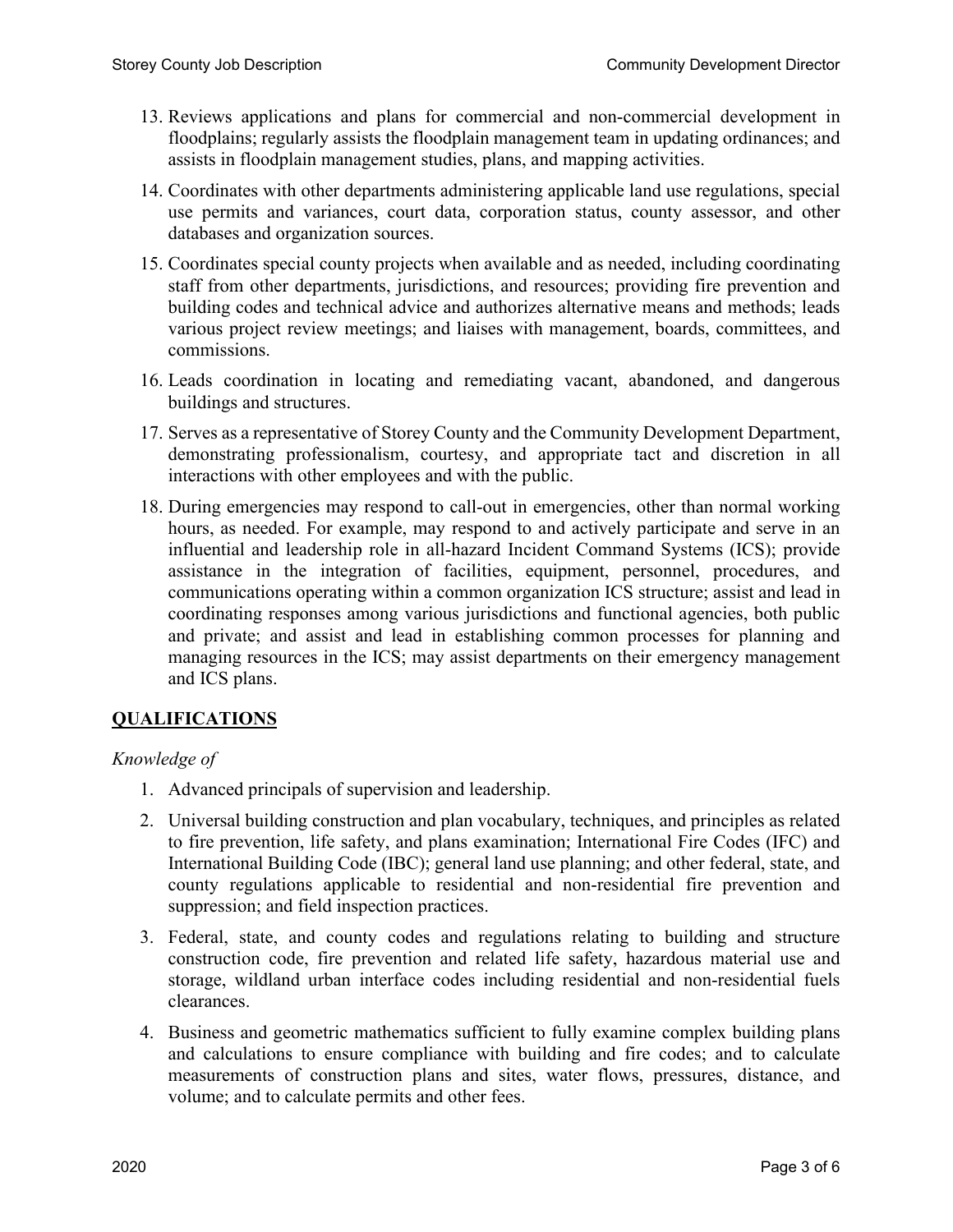- 5. Private-public partnerships, development agreements, and local jurisdiction regulations as may apply or interface with the position.
- 6. Business license practices and regulations in Nevada and Storey County, including general process for special license functions of other jurisdictions such as the Storey County Sheriff's Office.
- 7. Correct English usage including grammar, punctuation, and vocabulary.
- 8. Principles of customer services and working within a team-oriented work environment; methods and techniques for dealing with the public during stressful situations.

#### *Ability to*

- 1. Manage department operations and demonstrate consistent and effective leadership.
- 2. Perform and direct thorough and accurate examinations of complex commercial and noncommercial building and site plans and specifications.
- 3. Perform and direct thorough and accurate code compliance inspections; apply codes and regulations to practical use and under varying conditions; investigate complaints, evaluate alternatives, recommend appropriate resolutions; enforce regulations with firmness, tact, and impartiality.
- 4. Perform mathematical calculations applicable to building and site plans and permits, including fire prevention and suppression systems; coordinate plan review and approvals with other departments; apply policies and procedures efficiently and in a practical manner.
- 5. Effectively communicate verbally and in-writing; gather, analyze, and prepare valid and reliable data and information; present to individuals and groups in understandable and persuasive manner; promote constructive and efficient cooperation in a team environment; act courteously and communicate effectively with others in a variety of different emotional states, from a variety of different backgrounds, and with different educational backgrounds and mental capacities.
- 6. Demonstrate effective working relationships with diverse individuals, customers, companies, private-public partners, property owners associations, and other entities with consistent focus and achievement on fulfilling customer needs.
- 7. Work effectively in fast-paced, dynamic, and evolving workplace with customer focus.
- 8. Maintain and oversee the maintenance of accurate records; exercise sound independent judgment within established guidelines; work effectively under pressure of deadlines, conflicting demands, and during emergencies.
- 9. Operate basic modern office equipment including telephones, fax machines, and copiers; personal computer programs such as Microsoft Windows and Office, and other programs and systems applicable to the position; type at a sufficient rate and with accuracy to perform the functions of the position; and operate a motor vehicle for intermittent and extended periods.
- 10. Carry out and actively participate in an assortment of special and ongoing projects.
- 11. As allowable by law, maintain and handle information in a highly confidential manner.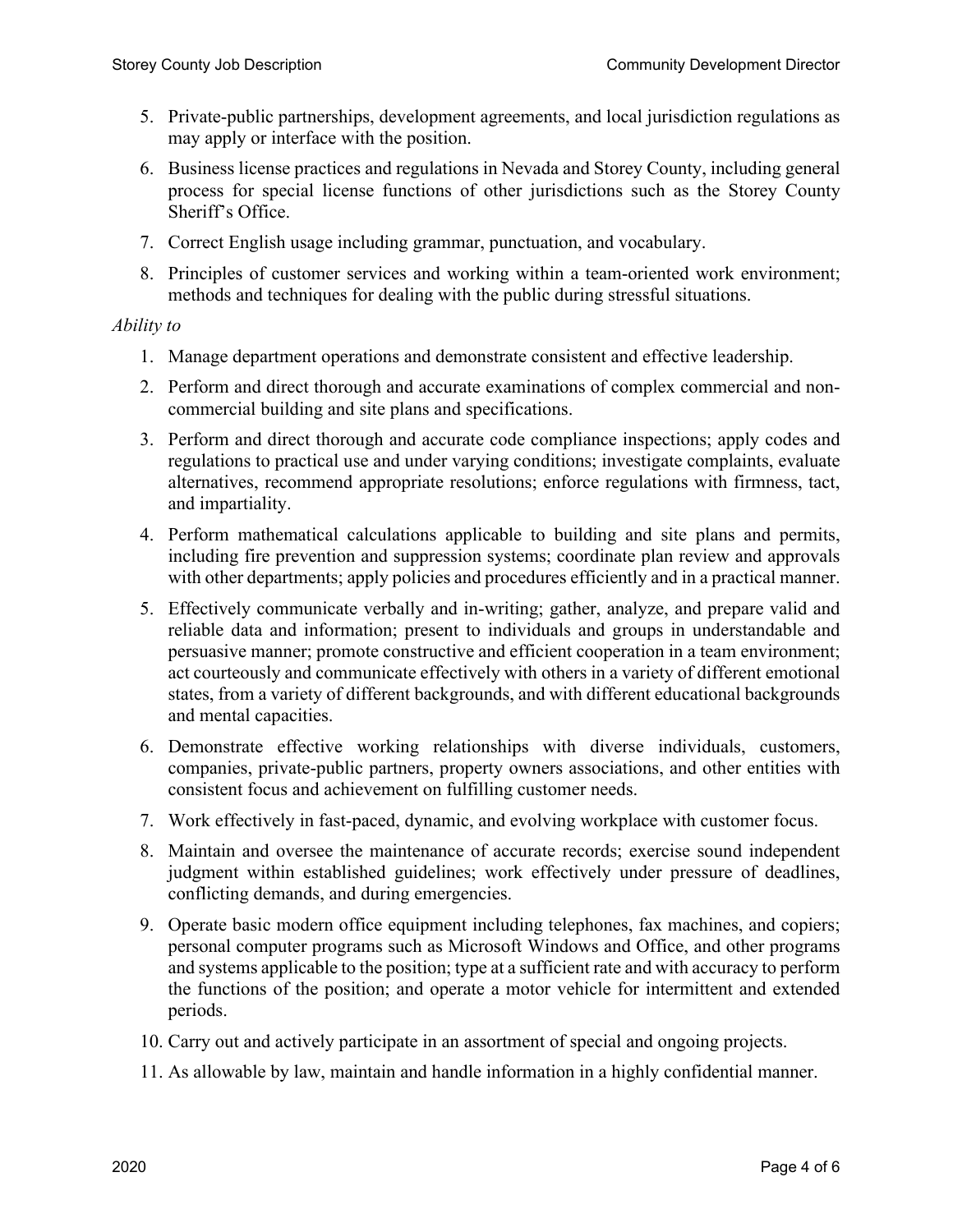- 12. Represent the department in the court of law and testify on matters pertaining to building development, code enforcement, violations, and related matters, as necessary.
- 19. Continue education and training to remain current on latest policies, practices, and required certifications; remain current on new and proposed federal and state legislation related to the field.

#### **LICENSING, EDUCATION & OTHER REQUIREMENTS:**

- 1. Any combination of training, education, and experience that would provide the knowledge and abilities. A typical way to gain the required knowledge is:
	- a. High school diploma or equivalent; and
	- b. At least 5 years of progressively responsible experience in management, supervision, and leadership; and
	- c. Associates Degree or 60 or more semester hours from an accredited college, university, or technical school with substantial coursework in construction, general contracting, engineering, architecture, fire science, fire investigation, public or business administration, management, leadership, or similar field may be preferred; or;
	- d. Two or more years of code enforcement experience; or
	- e. Combination of experience and education.
- 2. The following certifications are required and must be maintained:
	- a. ICC Building Inspector I and II certifications within 2 years of hire.
	- b. ICC Fire Inspector I certification within 2 years of hire.
	- c. County authorized Management Skills program or certification within 12 months of hire.
- 3. Possess and maintain a valid Driver's License appropriate for vehicles and other equipment operated.
- 4. The ability to pass a criminal background investigation.
- 5. Military experience applicable to the duties of this position may be preferred.

**PHYSICAL REQUIREMENTS & WORK ENVIRONMENT:** The requirements described here are representative of those that must be met by an employee to successfully perform the essential functions of the job.

• **Physical Requirements.** Strength, stamina and dexterity to sit in vehicles operating on rough roads, wildland areas and off-road terrains; walk on uneven or slippery surfaces; climb ladders and scaffolding, and walk on high roof tops; frequent bending, sitting, reaching, kneeling, standing for long periods; occasional lifting of items weighing up to 50 pounds; reaching for items above the head and below the feet; enter confined spaces and other areas; visual acuity for field inspections; strength, dexterity, coordination, and vision